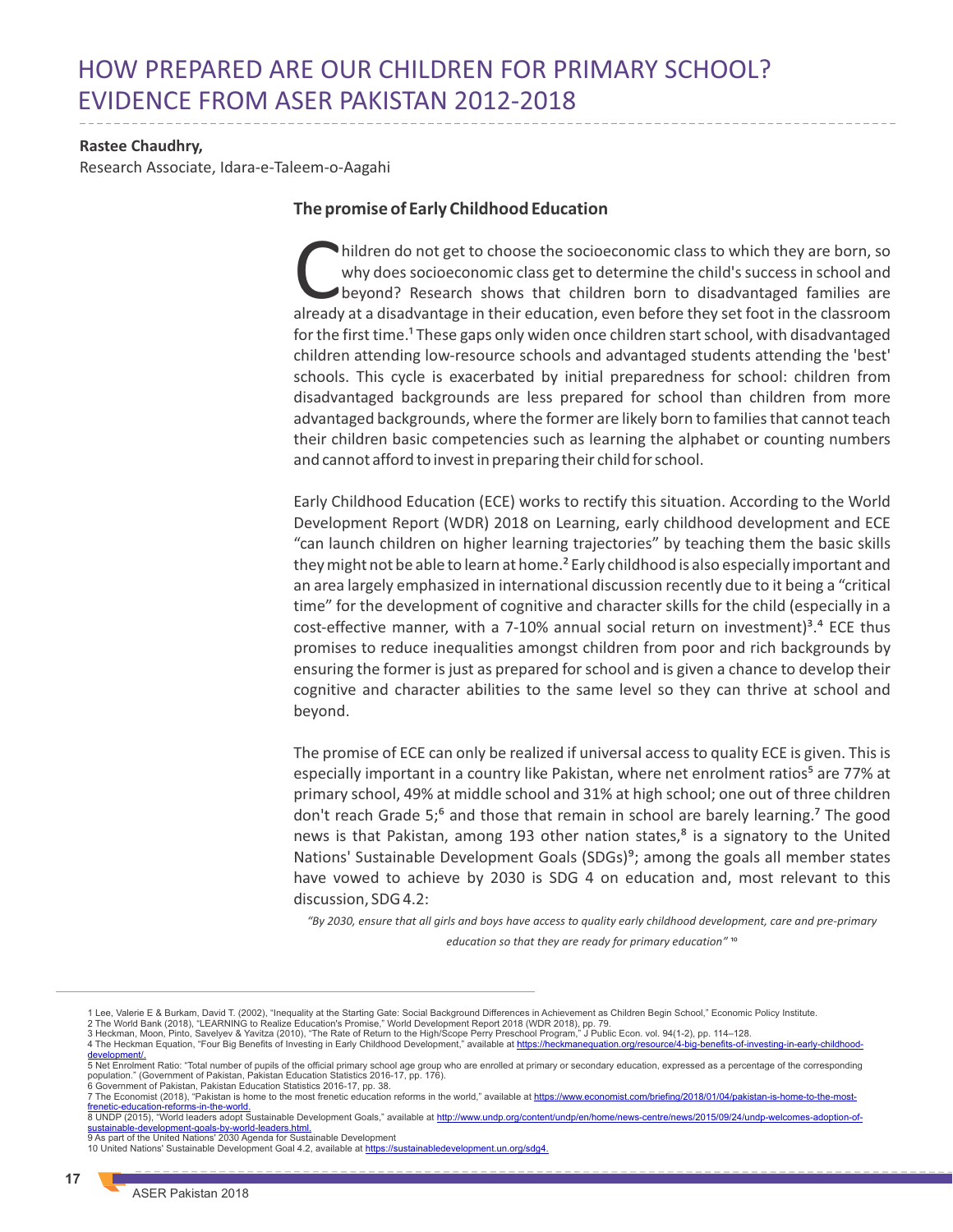Pakistan has thus pledged to provide all girls and boys access to quality ECE by 2030, a promise that can pay vast dividends if achieved. It has been just over 3 years since countries began implementing this agenda, making it important to track if any initial progress has been made to preparing our children for school. This note studies the 'quality' component of ECE provision, with 'access' being covered in the preceding note by Aslam and Saeed (2019).

#### **Have we made any progress?**

The national and provincial governments of Pakistan have demonstrated their commitment towards achieving SDG 4.2, making significant progress in their work on ECE in recent years. Most notable are the National Early Childhood Care and Education (ECCE) Curriculum (2017), ECCE Policy (2015) in Sindh and the ECE Policy (2017) in Punjab. With the framework for ECE starting to take shape, where do we stand nationally in terms of quality?

The quality of early learning and ECE can be assessed by looking at child learning levels in Grade 1 to see the child's level of preparedness for primary school. The Annual Status of Education Report (ASER) Pakistan is the largest citizen-led survey in Pakistan and collects data on more than a quarter million children<sup>11</sup> from across Pakistan annually. Among the data collected is the learning levels of children aged 3-16 using carefully designed tools to gauge reading skills in the local language as well as English (as a second language) and to assess arithmetic skills. ASER Pakistan thus provides a reliable dataset with which to determine child preparation for primary school by analyzing child learning levels in the first grade.

#### **Local Language Reading Skills**

The Pakistan National Curriculum for Urdu (2006) states that among the competencies children should have by the end of Grade 1 is the ability to read and understand basic sentences. In 2012 however, 27% of children enrolled in Grade 1 could not even identify letters in their local language and 38% could only identify letters (refer to Figure 1). These figures saw little movement in the following years, with the percentage of children being able to read basic words (a prerequisite for learning to read sentences by the end of the year) hovering around 25%. ASER Pakistan 2018 shows some improvement on this front with a fewer proportion of





11 From a comparison of ASER Pakistan 2012 to 2018.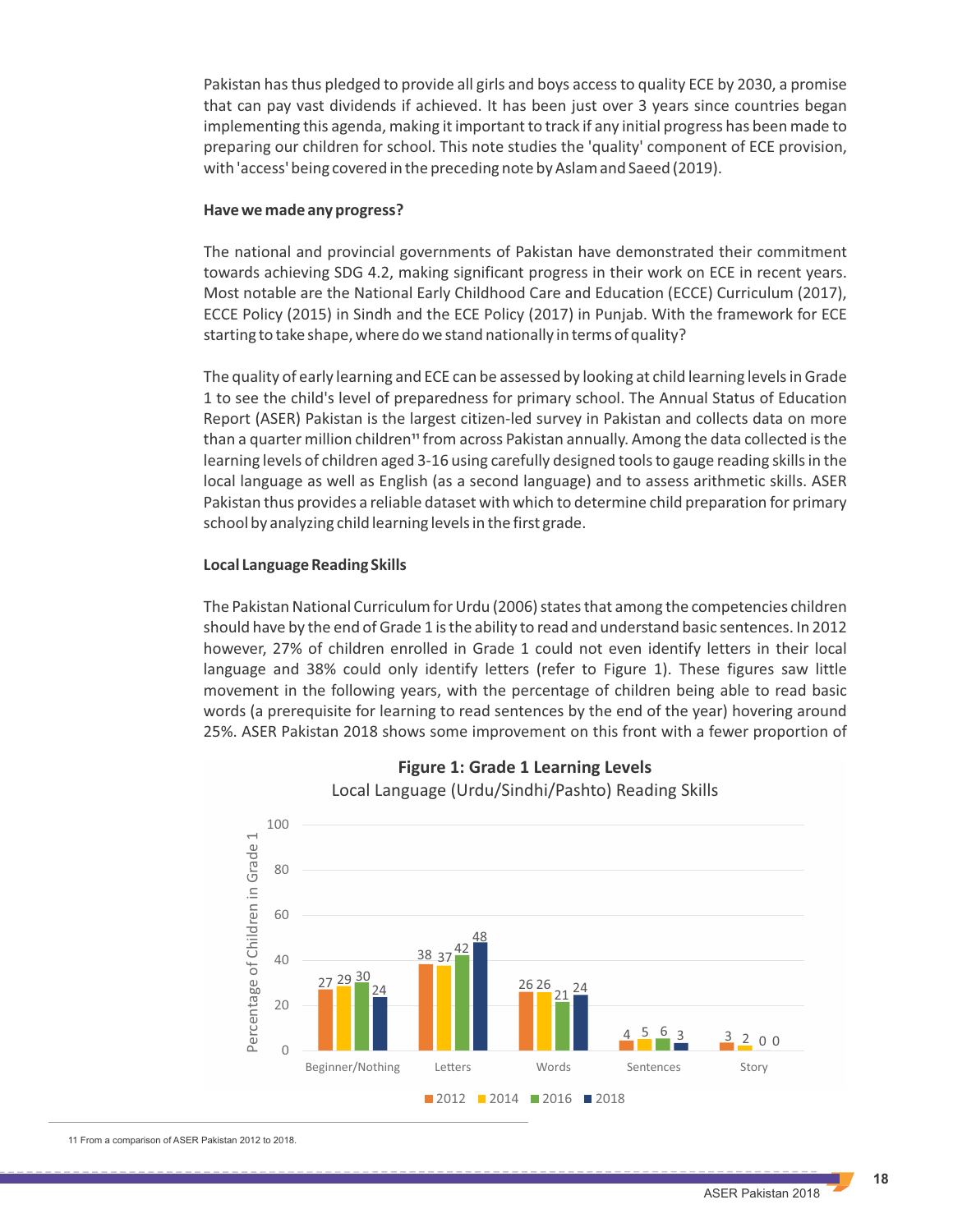children not being able to even identify letters (24%), more children being able to identify letters (48%) and words (25%), however fewer children being able to read simple sentences (3%) and a story (0%). That being said, the data shows that there has been a deterioration in learning levels for the mean child over the 6-year period, with learning levels being higher for the mean child in 2012 than in 2018 (statistically significant at a 99% confidence level).

#### **Arithmetic Skills**

According to the Pakistan National Curriculum for Mathematics (2006), by the end of Grade 1 students should be able to work with numbers up to 100, add and subtract two-digit numbers, work with abstract concepts such as currency, time and date, and learn to identify basic shapes and patterns. With that in mind, 30% of children in Grade 1 in 2012 could not even recognize single-digit numbers, 33% could only identify single-digit numbers and 30% could just identify two-digit numbers (refer to Figure 2). Again, the proportions saw little movement in the proceeding years until 2018. In 2018, 9% less children could not even identify single-digit numbers (now 21%) and 4% less children could only identify single-digit numbers (29%). Further, 12% more children could now perform basic subtractions (16% compared to 4% in 2012). This improvement in learning levels over the 6-year period for the mean child is statistically significant at a 99% confidence level, assuring us that improvement is actually taking place.



**Figure 2: Grade 1 Learning Levels** Arithmetic Skills

#### **English Reading Skills**

Among the reading competencies for the first-grade student in the Pakistan National Curriculum for English Language (2006) is the ability to read a short story (comprising of a few sentences) that the student is familiar with. From 2012-2016 however, we see around 36% of students being unable to even identify capital letters, 25% only being able to identify capital letters (29% in 2016), and 25% being able to identify small letters (refer to Figure 3). 2018 appears to be promising in the move towards primary school readiness in English, with 8% less children not being able to even identify capital letters, 5% more children being able to